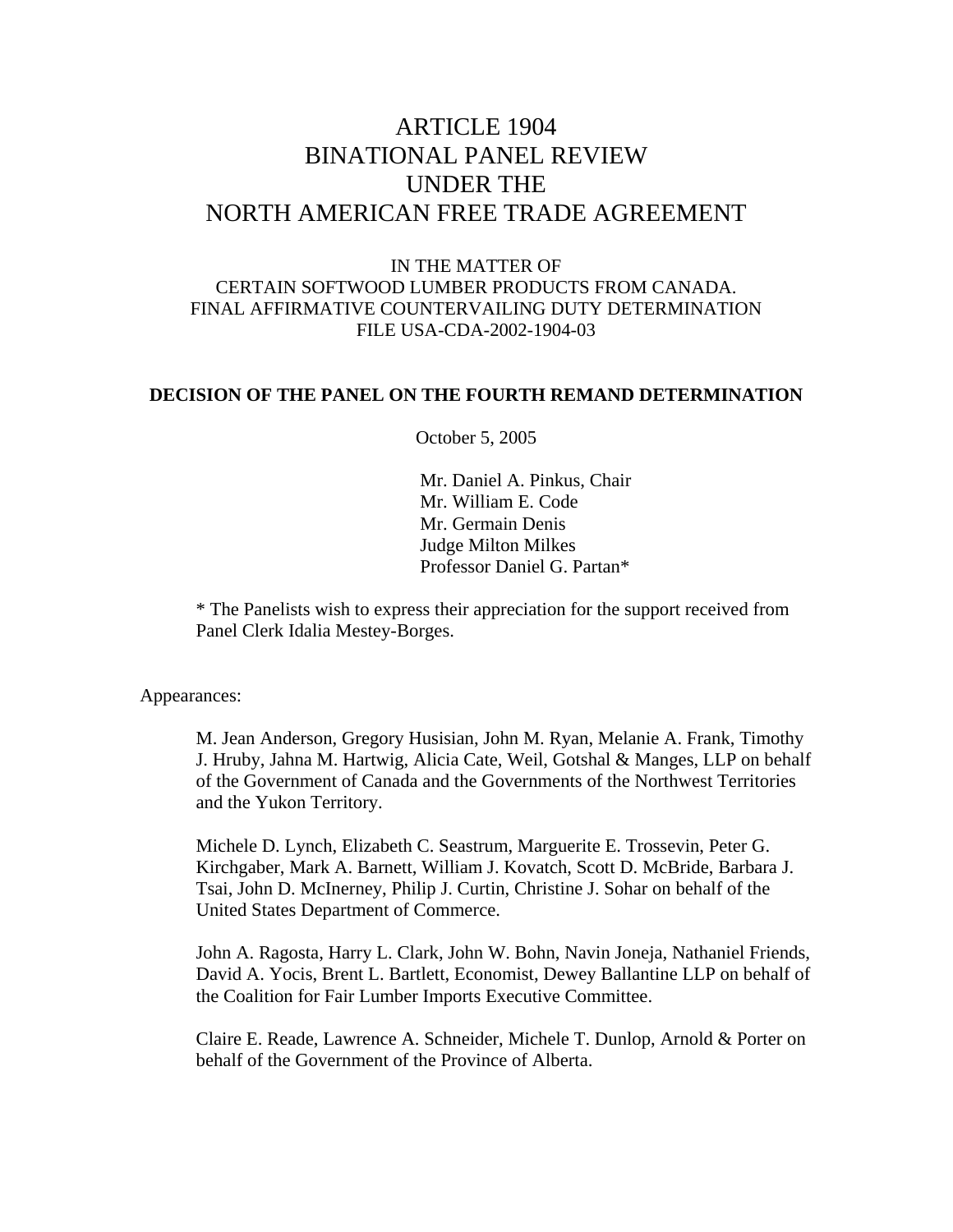Spencer S. Griffith, Karen Bland Toliver, Bernd G. Janzen, Thea D. Rozman, Akin, Gump, Strauss, Hauer & Feld, LLP on behalf of the Government of the Province of British Columbia.

Michele Sherman Davenport, Dennis James, Jr., Cameron & Hornbostel LLP, on behalf of the Governments of the Province of Manitoba and the Province of Saskatchewan.

Mark S. McConell, Lynn G. Kamarck, Christopher S. Stokes, Deen Kaplan, Ajay Kuntamukkala, Behnaz Kibria, Johnathan T. Stoel, Hogan & Hartson, LLP on behalf of the Government of the Province of Ontario.

Matthew J. Clark, Keith R. Marino, F. Alexander Amrein, Christina Benson, Nancy A. Noonan, Arent, Fox, Kintner, Plotkin, & Kahn on behalf of the Gouvernement du Québec.

W. George Grandison, John R. Labovitz, Anthony C. Epstein, Mark A. Moran, Matthew S. Yeo, Mary T. Mitchell, Asron R. Hutman, Steptoe & Johnson; Brian R. Canfield, Farris, Vaughn, Wills & Murphy on behalf of the British Columbia Lumber Trade Council and its Constituent Associations: The Cariboo Lumber Manufacturers' Association, the Coast Forest & Lumber Association, the Interior Lumber Manufacturers' Association, and the Northern Forest Products Association.

Elliot J. Feldman, John J. Burke, Arland M. DiGirolamo, Michael S. Snarr, Baker & Hostetler LLP on behalf of Tembec Inc., the Ontario Forest Industries Association and the Ontario Lumber Manufacturers Association.

Robert C. Cassidy, Jr., Wilmer Cutler & Pickering on behalf of the Québec Lumber Manufacturers Association and Bowater Incorporated.

Michael A. Hertzberg, Howrey Simon Arnold & White LLP, on behalf of the Maritime Lumber Bureau, the Governments of the Canadian Provinces of New Brunswick, Nova Scotia, Newfoundland and Labrador, and Prince Edward Island.

John E. Corette, III, William D. Kramer, Piper Rudnick LLP, on behalf of The Maritime Lumber Bureau, The Governments of the Canadian Provinces of New Brunswick, Nova Scotia, Newfoundland and Prince Edward Island, and J.D. Irving, Ltd.

Stephen S. Spraitzar , Law Offices of George R. Tuttle, on behalf of Anderson Wholesale, Inc.

Julie C. Mendoza, Donald B. Cameron, Kaye Scholer LLP on behalf of Canfor Corporation.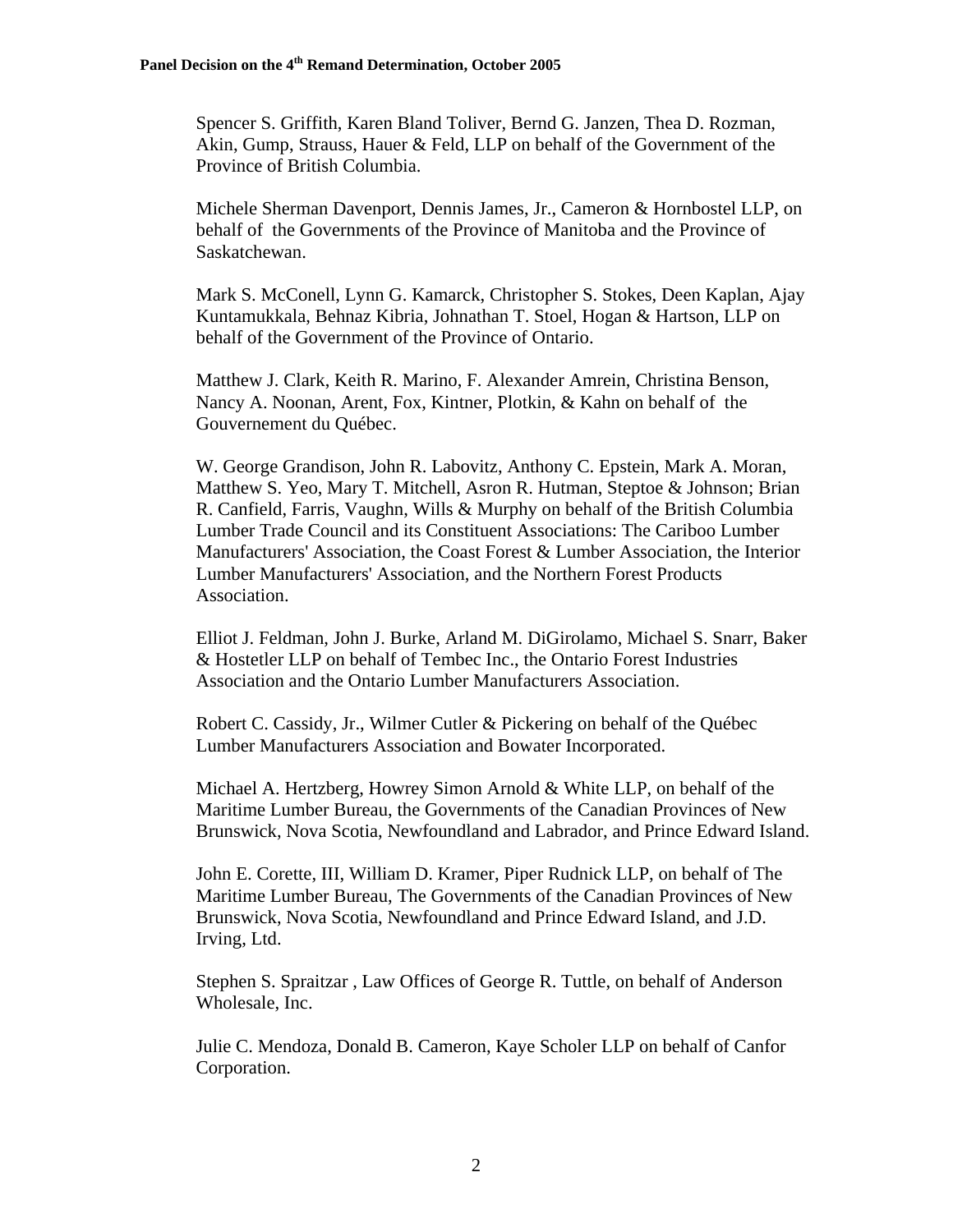Charles Owen Verrill, Wiley Rein & Fielding LLP, on behalf of Doman Industries and Enyeart Cedar Products, LLC.

Livingston Wernecke, Betts, Patterson & Mines, P.S. on behalf of Fred Tebb Sons, Inc.

Mark R. Sandstrom, Law Office of Mark R. Sandstrom, on behalf of Goodfellow Inc.

C. Charles Lumbert on behalf of Moose River Lumber Company.

Charles M. Gastle, Shibley Righton LLP on behalf of NorSask Forest Products, Inc., and the Meadow Lake Tribal Council.

Richard Bennett on behalf of Shearer Lumber Products.

Charles Thomas on behalf of Shuqualak Lumber Company.

Thomas Peele III, Baker & Mckenzie on behalf of Slocan Forest Products, Ltd.

W.J. Rusty Wood on behalf of Tolleson Lumber Company, Inc.

Gracia Berg, Lisa A. Murray, Gibson, Dunn & Crutcher, LLP on behalf of West Fraser Mills, Ltd.

Matthew M. Nolan, Miller & Chevalier Chartered on behalf of Weyerhauser Company.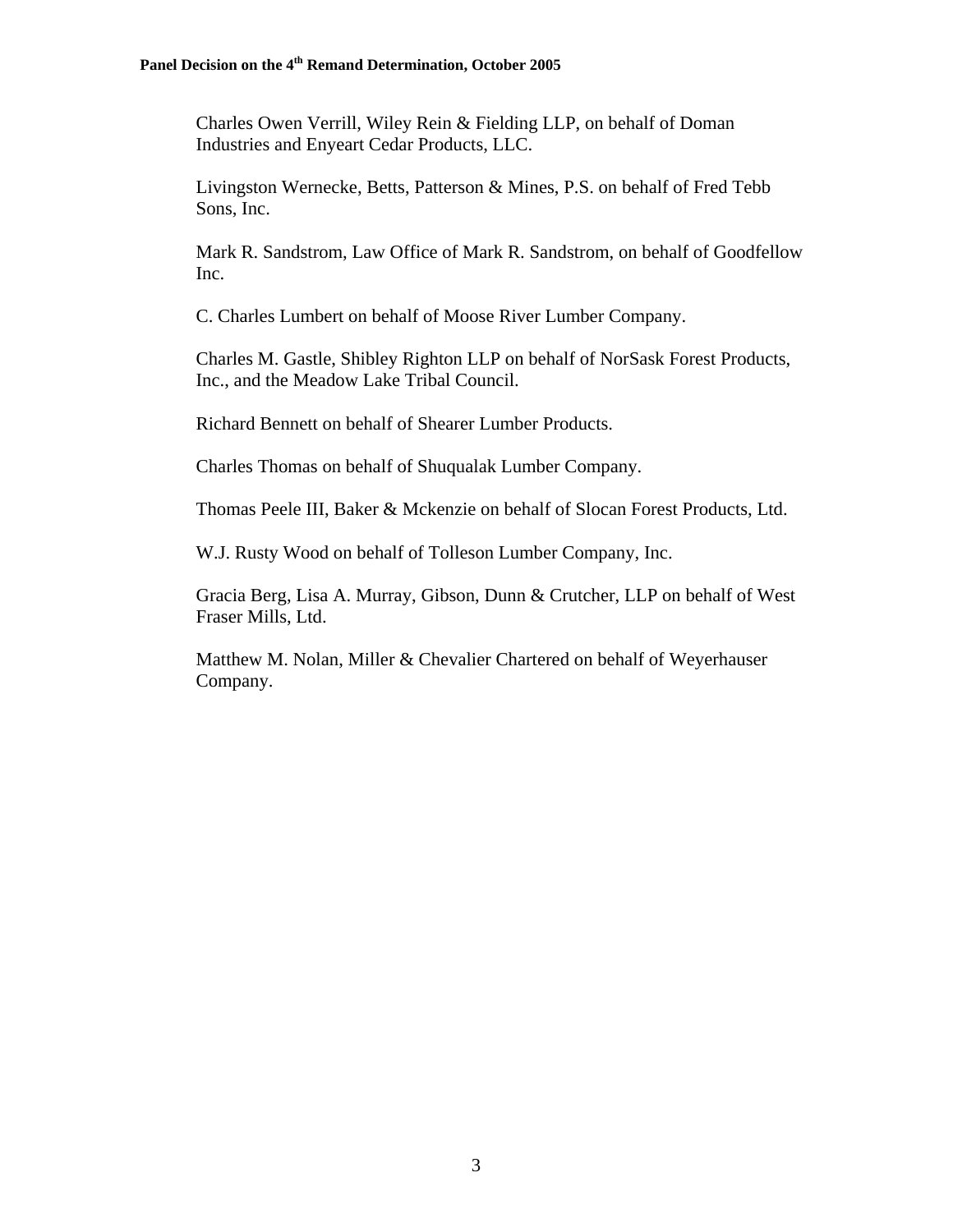#### **I. INTRODUCTION**

This is the fourth time this Panel, which was constituted under the North American Free Trade Agreement ("NAFTA") is called upon to review a determination of the Department of Commerce ("The Department", "Commerce", or "The Investigating Authority") in the countervailing duty determination for Softwood Lumber from Canada.<sup>[1](#page-3-0)</sup>

In its Final Determination, the Investigating Authority determined that provincial stumpage programs under which Canadian provinces confer rights to harvest timber from Crown forests conferred subsidies which are countervailable under United States Law. In our first decision this Panel ruled that the Department had not properly measured the amount of the subsidy. Commerce had determined the adequacy of remuneration to the provincial governments by comparing Crown stumpage fees to prices for timber harvested from forestlands in the United States.<sup>[2](#page-3-1)</sup>

As a consequence, the matter was remanded to the Investigating Authority, and in its First Remand Determination dated January 12, 2004, the Department concluded that benchmark prices could be derived from sales of logs which were traded in Canada without the involvement of the provincial governments. Basically, the Department started with the price of the log and subtracted the elements necessary to get "back to the stump" in order to compare the result with Crown stumpage fees.

Commerce's subsequent determinations, and this Panel's decisions in response to challenges to those determinations, have dealt with the proper starting point for these calculations and the elements to be deducted.

The Panel will not review all of the issues which were raised in the several challenges, but will address the issues arising from the remand orders in our third and most recent Remand Decision dated May 23, 2005.

#### **II. STANDARD OF REVIEW**

 Reference is made to the first three decisions of this Panel for a thorough discussion on the standard of review required to be applied by a binational panel created pursuant to Chapter 19 of the North American Free Trade Agreement. Suffice it to say at this time that the Panel is required by Section  $516A(b)(1)(B)$  of the Tariff Act of 1930, as amended, to "hold unlawful any determination, finding, or conclusion found… to be unsupported by substantial evidence on the record, or otherwise not in accordance with law…"

<span id="page-3-0"></span><sup>&</sup>lt;sup>1</sup> In the Matter of Certain Softwood Lumber Products From Canada: Final Affirmative Countervailing *Duty Determination*, 67 Fed. Reg. 15545 (Apr. 2, 2002).<br><sup>2</sup> *See* 19 U.S.C. 771(5)(E).

<span id="page-3-1"></span>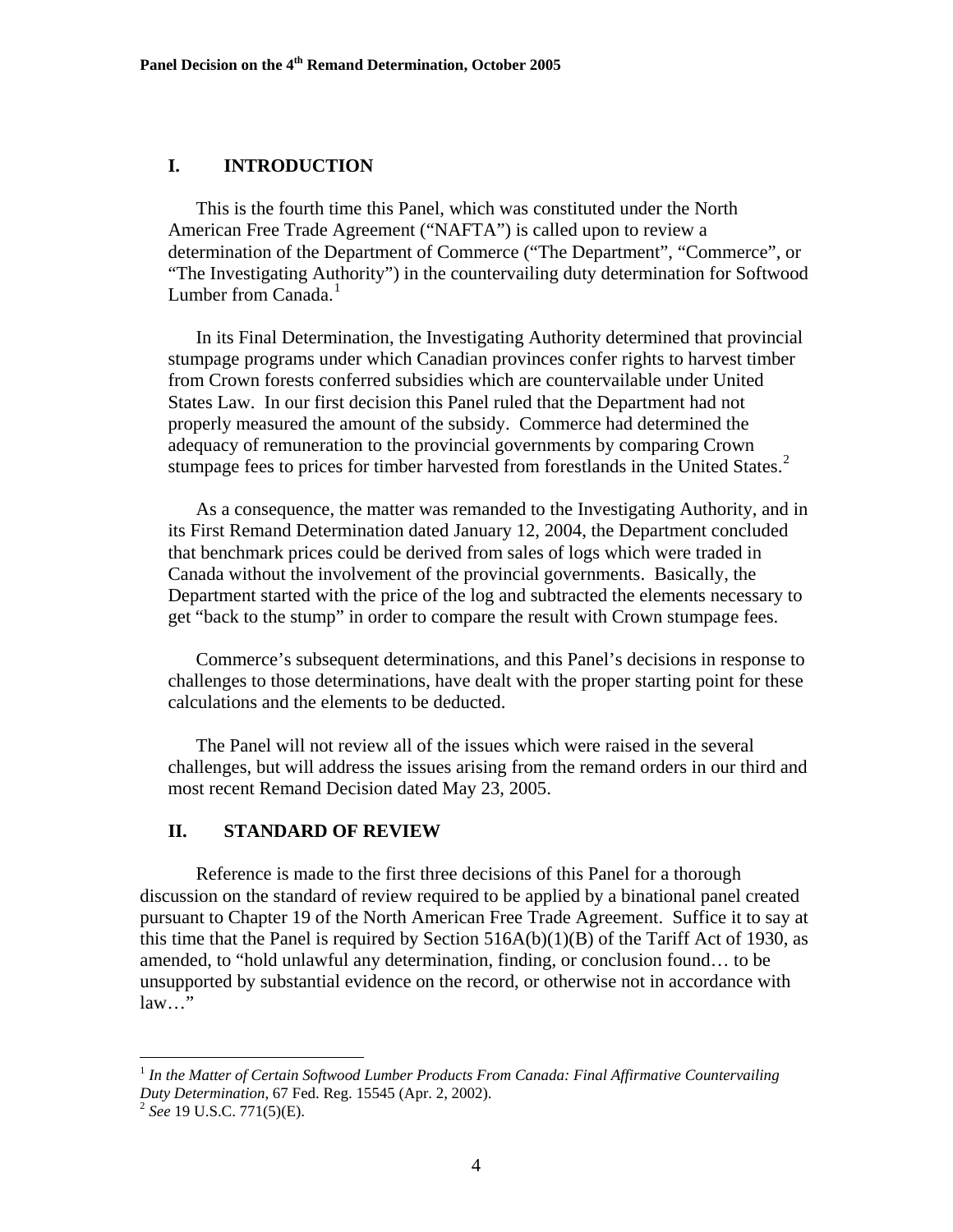In applying the standard of review to this case, the Panel will not re-weigh the evidence leading to the Department's findings of fact where the Department has faithfully followed its stated methodology, but will give due deference to those findings.

# **III. THE REMAND ORDERS**

As summarized by the Department in its Fourth Remand Determination, the Panel orders concerned (1) Québec syndicates' missing pricing information; (2) profit earned by private log sellers in Québec; (3) profit earned by log sellers in Ontario; (4) exclusion of sales by Ontario companies for which the "input source" was unsubsidized; (5) matching the numerators to the denominators of the countervailing duty rate calculations; and (6) revision of the surrogate benchmarks for Manitoba and Saskatchewan to reflect the results of the recalculation of the benchmarks for Québec and Ontario.

The first order was to allow the reopening of the record to allow Canada to add to the record certain pricing information if Canada was able to provide it. Since Canada advised the Department that the information was not available, the record was not reopened, and there is no challenge to this result.

The second order concerns the calculation of profit to log-sellers in Québec. As Canada has challenged the Department's determination on this point, the issue is discussed in the next section of this decision. As the calculation of profit in Ontario (third order), Manitoba and Saskatchewan (sixth order) turns on Québec, the following section will deal with these three Provinces.

The fourth order required the exclusion from the countervailing duty order of Ontario companies which sourced its logs from unsubsidized lumber. The Investigating Authority's determination in this regard has also been challenged, and will be discussed, *infra*.

The fifth order required the Department to match the numerators with the denominators of the countervailing duty rate calculations. No challenge has been made to Commerce's treatment of this issue, and the Panel accepts its calculations.

# **IV. PROFIT IN QUÉBEC.**

In its First Remand Determination, as noted, Commerce reasoned that benchmark prices (by species and province) for logs originating on other than Crown lands could be developed from information in the record. In order to be able to compare these prices with Crown stumpage, it recognized that certain adjustments had to be made. These adjustments were indicated to be harvesting and hauling costs, forest planning costs, and, where available, profits. $3$  The issue here concerns the amounts to be deducted for profit, namely the profit earned by the log seller, *i.e.* the amount by which the sale price exceeds his costs.

<span id="page-4-0"></span><sup>&</sup>lt;sup>3</sup> First Remand Determination at 14 (Jan. 12, 2004).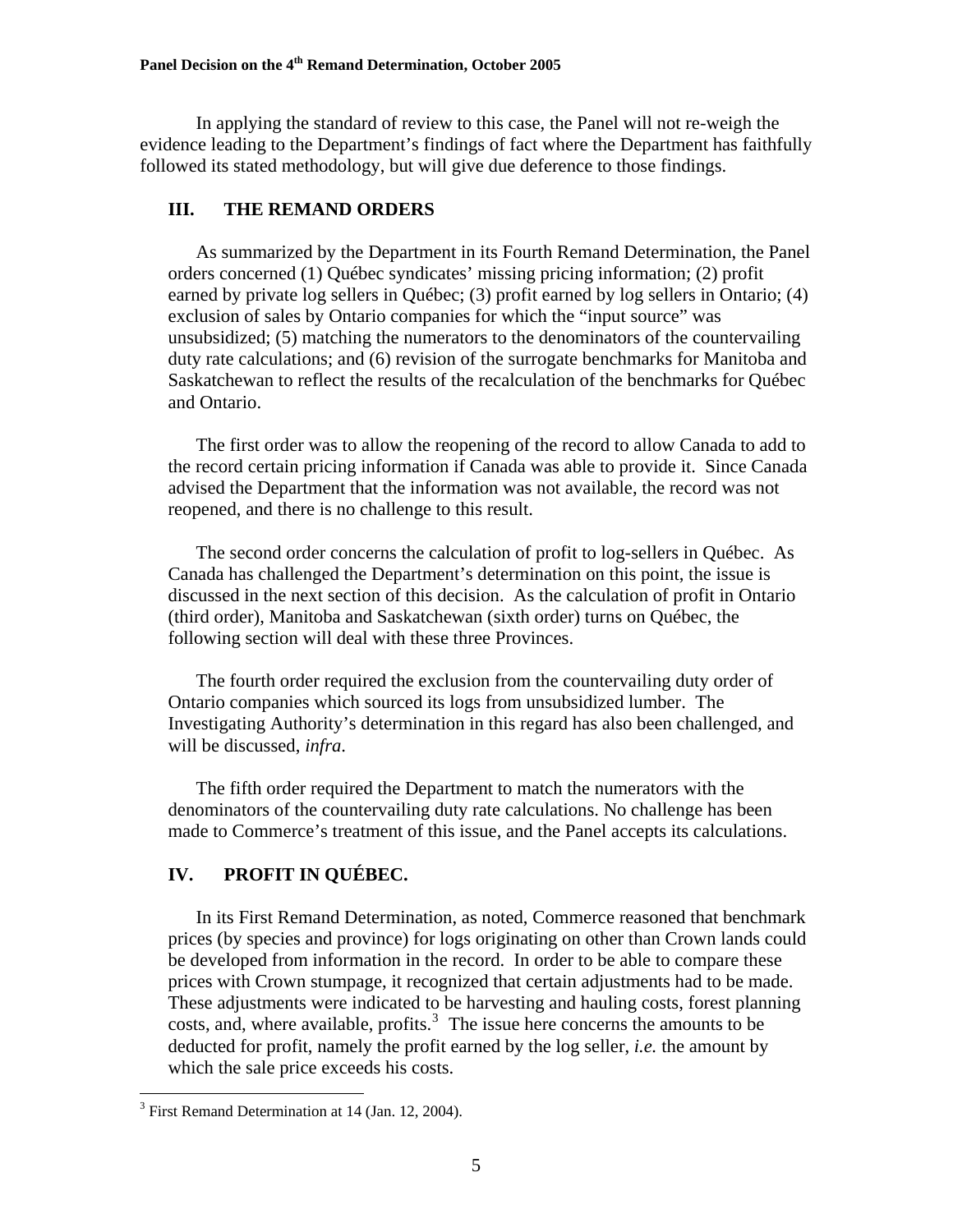In constructing its benchmark prices for Québec, Commerce reasoned that the benchmark prices should include not only logs sourced from Québec forests, but imported logs (mainly from Maine), since imported logs are part of the trade in that province. Over the strenuous objection of the Canadian parties (imported logs are materially higher in price), the Panel upheld the inclusion of Maine imports. And, in subsequent decisions, we have insisted that the imports be treated in all respects the same as the domestic logs for purposes of the deductions identified in the preceding paragraph.

Therefore, in our Third Remand Decision, we ordered the Department to recalculate the profit earned by log sellers in Québec starting with a blended price combining both Québec sourced and imported logs from Maine. In its Third Remand Determination Commerce had calculated a (negative) profit on the sales of Québec sourced logs only, and then applied that figure to the blended log price, resulting in a zero profit finding for log sellers during the POI.

In its Fourth Remand Determination, while continuing to strongly object to the requirement that it calculate the profit based upon all sales of all private logs, Commerce nonetheless calculated the profit as ordered by the Panel in this respect. Thus, the formula applied was, to subtract from the blended log price (C\$63.74) the private harvest and haul costs (C\$39.66) and private stumpage (C\$19.74) to arrive at a profit of  $C$4.38<sup>4</sup>$  $C$4.38<sup>4</sup>$  $C$4.38<sup>4</sup>$ . This is generally in line with the methodology accepted by the Department and the Canadian parties in previous determinations and briefs. However, Commerce went one step further, and reduced the profit (which it denominated "Overall Profit") by apportioning part of this profit to "Profit on Log Sale". Commerce did this by dividing the harvest and haul costs by the blended price and multiplying the result (.6218) by the "overall profit" of C\$4.38, yielding the figure of C\$2.72.

The Investigating Authority's rationale for this apportionment appears to be that where a timber owner chooses to sell logs, rather than standing timber, his profit is attributable to both timber and log sales. Therefore, it finds it necessary to separate out the amounts attributable to each. The Department states:

As we understand the Panel, a landowner who chooses to sell logs as opposed to timber, does so in part to earn an additional amount of profit over and above what he could earn on the sale of timber. Therefore, we have measured, and deducted, only that incremental amount of profit associated with the sale of the log. Absent specific information on the record as to the amount of profit associated with each option, we have reasonably allocated the entire amount of "profit" derived from the methodology the Panel directed we use. Because the overall amount of profit we are able to calculate stems from both the landowner's land ownership and forest management costs and the additional costs of hiring harvesters and haulers, we have apportioned the overall "profit" in proportion to

<span id="page-5-0"></span><sup>&</sup>lt;sup>4</sup> In fact, the resulting figure is C\$ 4.34, not C\$ 4.38.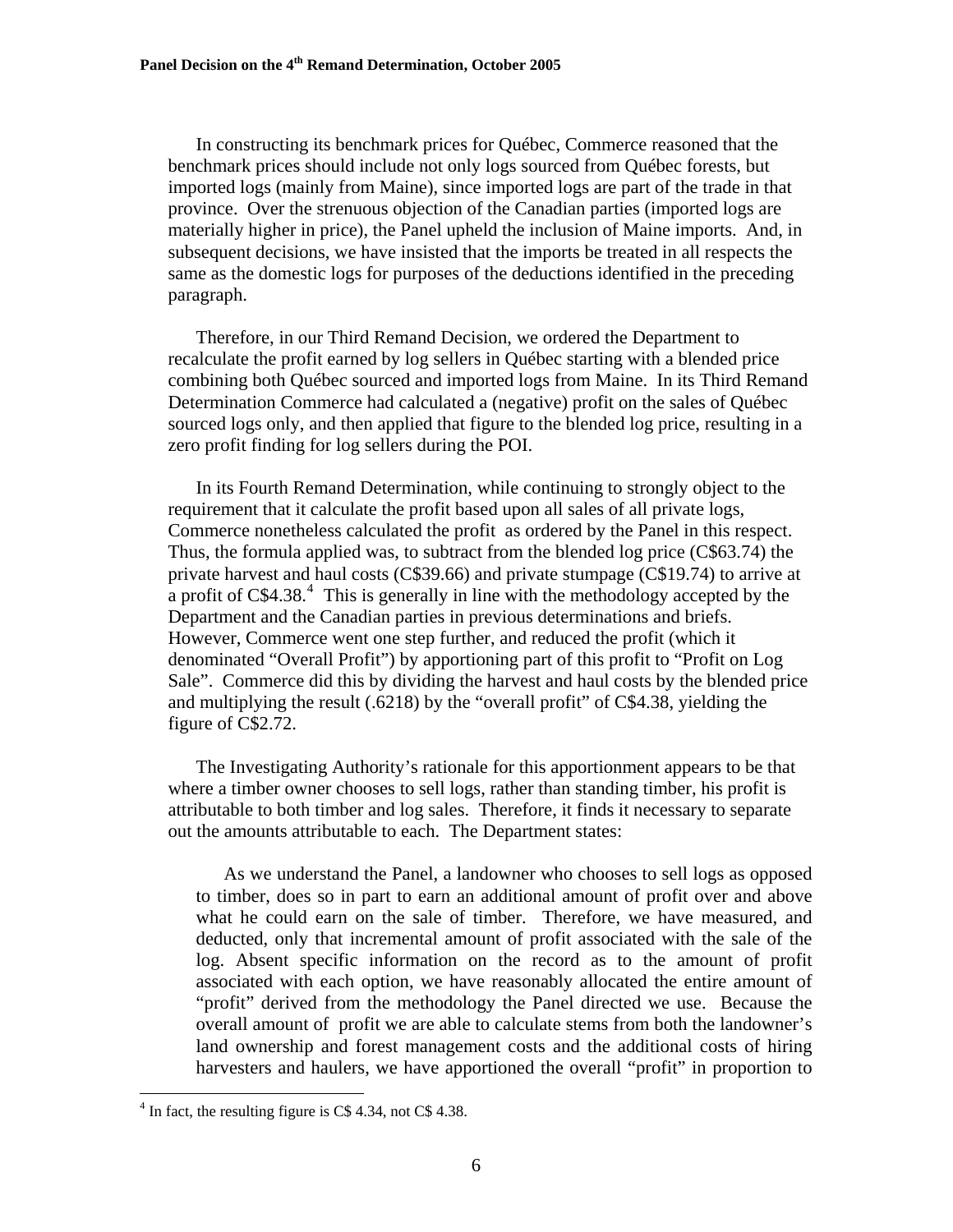the costs associated with the sale of timber and the sale of logs.<sup>[5](#page-6-0)</sup> We allocated, as a percentage of the log price, the costs associated with the timber sale phase and costs associated with the log sale phase.

[Fourth Remand Determination at 18-19 (Jul. 7, 2005)].

In addition, the Department observes that it is persuaded by the Petitioner's argument that it is logical to assume that a higher benchmark price is consistent with the conclusion that the provincial stumpage programs result in a depressed price for lumber, and that during the POI many log sellers sold logs at a loss due to declining prices.

The Canadian Parties attack the Remand Determination on profit with several arguments. First, they argue, Commerce was not free to alter its methodology, since the Panel had remanded only to implement the residual value methodology which was found reasonable by the Panel in the Third Remand Decision. They also point to a number of instances in which this Panel has refused to reopen the case to address arguments previously dealt with.

They continue by indicating that an apportionment theory was specifically rejected by the Panel in its Second Remand Determination, in dealing with the profit calculation for the Province of Alberta, so that even if Commerce were free to alter its methodology, it could not do so on this issue.

Lastly, the Canadian Parties argue that the private stumpage price (one of the factors deducted in the residual value formula) includes all of the profit associated with the landowners' part of the transaction. Therefore, there is no substantial evidence to suggest that this profit should be added back to the log sellers' part of the transaction. In its separate brief, Québec surmises that the Department's "misunderstanding" that the C\$ 4.38 figure includes an amount for timber seller profit arises from its belief that the C\$ 19.74 private stumpage fee includes only his costs rather than the price which landowners charge when selling to independent harvesters.

Petitioner, the Coalition for Fair Lumber Imports, stresses two points. The first is that there is record evidence showing that during the POI timber sold for more than logs. Therefore, during this period, there was no additional profit earned by log sellers over and above that earned by timber sellers. Second, the Petitioner argues that the residual value methodology is tautological.

The Panel's discussion of these issues follows.

<span id="page-6-0"></span> $<sup>5</sup>$  The Department's Remand Determination contains a reference to footnote 21 following the words</sup> "management costs" in this sentence. The text, however, contains no footnote. The Panel assumes that whatever reference was intended does not materially alter the meaning of the sentence**.**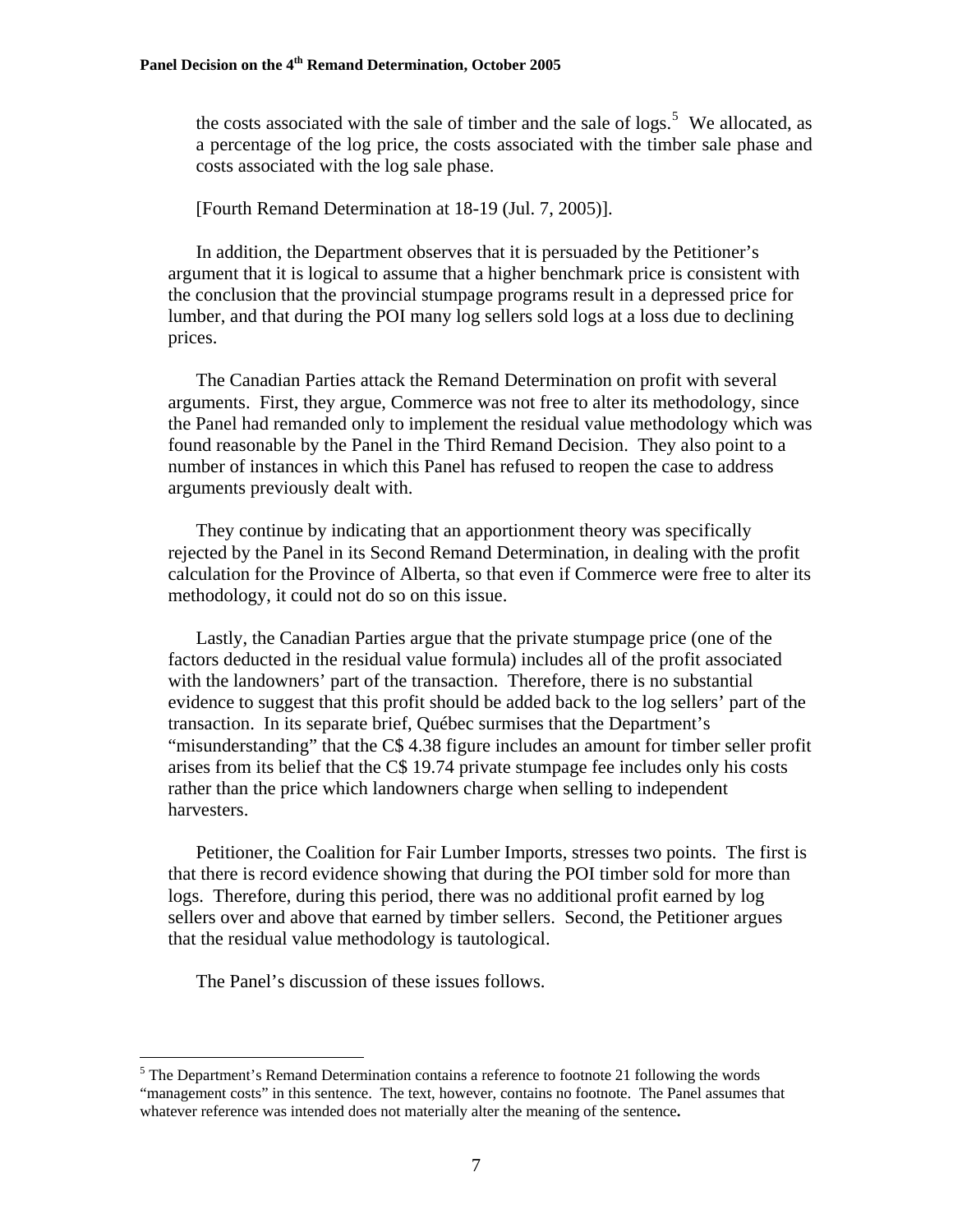#### **1. The Department's change in methodology**

There is no doubt that the Department, on remand, is limited to consideration only of matters for which a panel has ordered reconsideration. In this case, the Panel did not specifically indicate that the Department was precluded from modifying the residual value in any respect (other than as ordered by the Panel). In the abstract, the Panel is loathe to say that, owing to the "law of the case", the Department could not exercise its discretion to refine its methodology in any respect. However, in light of the following discussion, we determine that it is not necessary for the Panel to consider whether the "apportionment" theory was contrary to the "law of the case".

### **2. The Apportionment Theory**

The Panel has difficulty understanding the logical basis for Commerce's "apportionment" of what it terms the "overall profit". Given the reliance upon the residual value methodology: benchmark log price minus (harvest and haul costs) minus (private stumpage) equals profit, it is illogical to go *beyond* "the stump", and consider the landowner's profit to be part of the "overall" profit. One of the elements of this formula is private stumpage. During the investigation the Government of Québec reported prices for private standing timber, *i.e.,* the prices received by private landowners for standing timber. The Department did not challenge the accuracy of these prices, and, indeed, used them in its calculations. Simply stated, there is no evidence that these prices do not include, as logically they should, any profit earned by the landowners. If that is the case, the application of the residual value method accounts for any profits earned by the landowner as the seller of stumpage, regardless of whether he sells the timber or sells logs from this timber. Therefore, we find that there is no substantial evidence to support the "apportionment" of the profit.

The Department, in its brief before this Panel states:

 $\overline{a}$ 

As a consequence of the depression of private timber prices in Québec, the profit embedded in the private standing timber figure does not sufficiently account for profit in an open market. Semantics aside, this fact is true whether the Department refers to the private timber stumpage prices as "cost" or as a "figure". (footnote omitted)

…The Department cannot ignore its determination that private stumpage in Québec is suppressed and that as a result of that suppression, absent some additional calculation, the resulting profit adjustment is excessive while the benefit is understated. Despite the Panel's affirmance of the Department's determination that private timber prices in Québec are suppressed, neither the GOC nor the QLMA address timber price suppression or how the Department should account for it.<sup>[6](#page-7-0)</sup>

<span id="page-7-0"></span><sup>&</sup>lt;sup>6</sup> This Panel did not, in fact, conclude that prices in Québec were suppressed. In our decision of August 13, 2003, we found that there was conflicting evidence as to whether prices in Canada were suppressed and therefore the Department's benchmarks were inadequate for the purposes of the first regulatory tier. We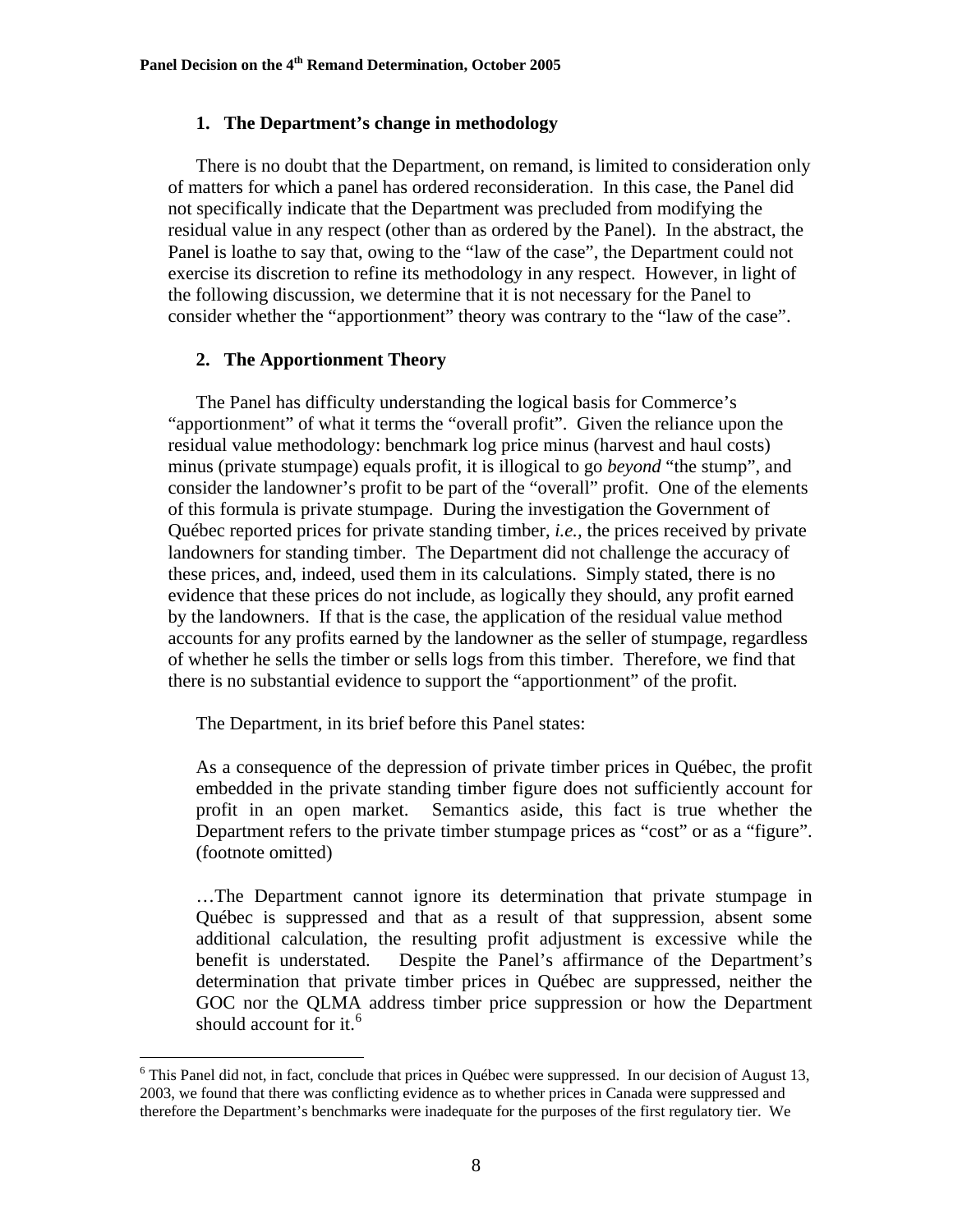[Department of Commerce Rule 73(2)(c) brief at 21 (Aug. 22, 2005)].

Regardless of Commerce's view that prices for standing timber are suppressed,<sup>[7](#page-8-0)</sup> we see no basis in the record to arbitrarily assign part of the log seller profit to the seller of timber. The Department is directed to determine the amount of log seller profit to be C\$4.34.

The first of Petitioner's two points concerning profit in Québec is that there is record evidence showing that during the POI timber sold for more than logs. Therefore, according to Petitioner, during this period there was no additional profit earned by log sellers over and above that earned by timber sellers. Second, the Petitioner argues that the residual value methodology is tautological.

Because it has already rejected both arguments, the Panel will not consider Petitioner's persistent arguments *for* consideration of *Sawlog Journal* and *Sawlog Bulletin* data, and *against* the inclusion of imported log prices in the blended price calculation. The record evidence purportedly showing that during the POI timber sold for more than logs is extracted from *Sawlog Journal* and *Sawlog Bulletin* advertisements. This Panel has already decided that there is no substantial evidence supporting the use of those advertisements. The record is devoid of evidence that any transactions took place at the advertised prices, or even as the result of these advertisements at any price.

Petitioner's insistent allegations that using inconsistent timber and log prices in the profit calculation results in a tautology also will not be reconsidered. The Panel has already decided that the profit calculation must start with the weight-averaged blended price of imported and private logs, and that Maine costs cannot be deducted from the blended price because they are not reflective of market conditions in Québec. That the blended price is deducted from the log price benchmark is a logical result of the mathematical formula used by the Department for the calculation of the benchmark.

### **V. PROFIT IN ONTARIO, MANITOBA, AND SASKATCHEWAN**

To the extent that profit in Ontario, Manitoba, and Saskatchewan is derivative of the figure for Québec, the Department is ordered to adjust the profit figures for these three provinces.

noted that, based upon the evidence as to this Province, we might have reached a different conclusion. But we deferred to the Department for first regulatory tier purposes only. In addition, we noted that in a prior Lumber countervailing duty determination, "Lumber III", the Department itself (albeit under a different statutory scheme) found that Québec's private prices were not distorted.

<span id="page-8-0"></span><sup>&</sup>lt;sup>7</sup> The Department's view is based on Petitioner's assertion; there is no reference in the Final Determination to record evidence on price suppression. *See* Final Determination at 12.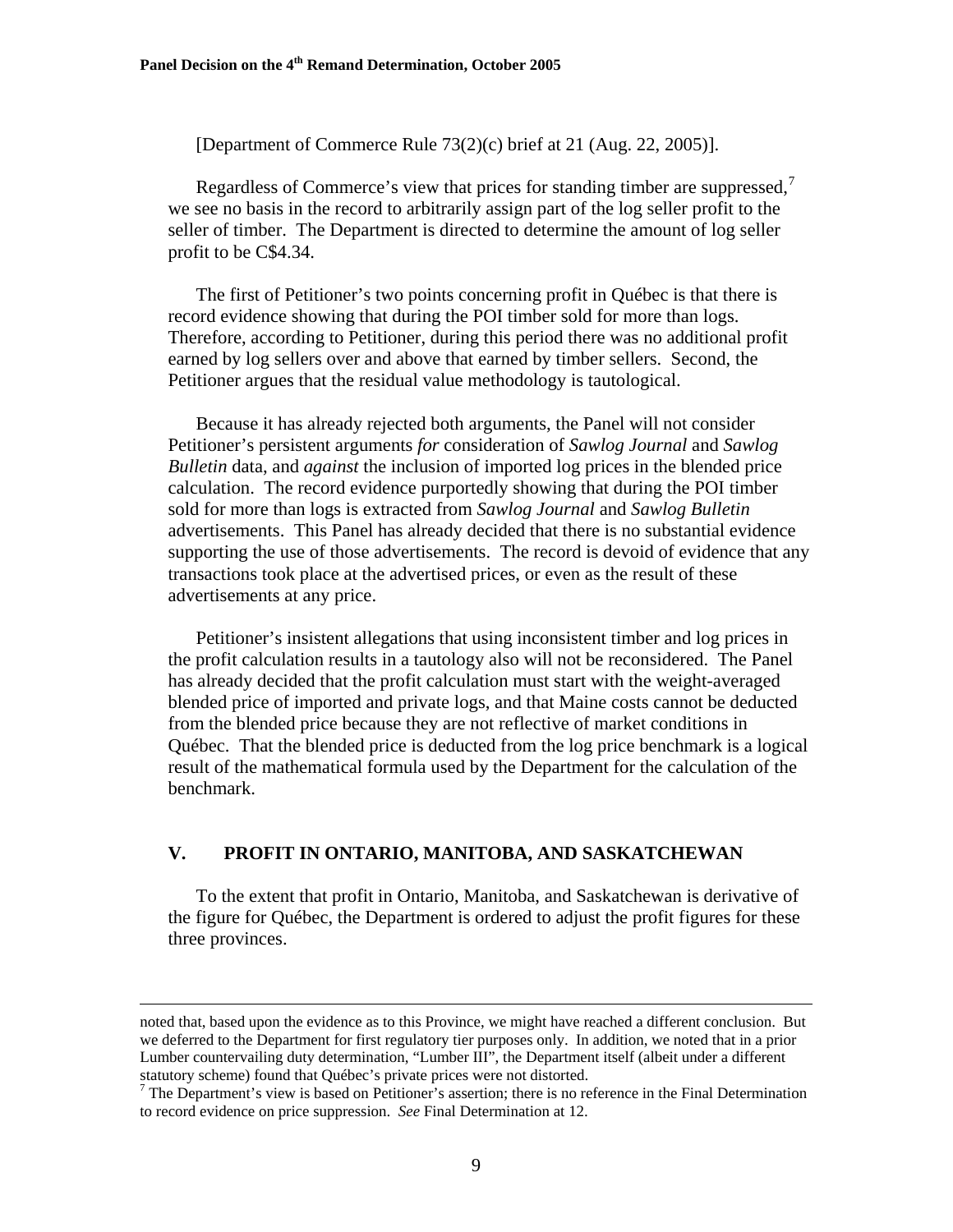# **VI. ONTARIO COMPANY EXCLUSIONS**

In our Third Remand Decision, the Panel ordered the Investigating Authority to grant exclusions from the Countervailing Duty Order to Ontario companies which sourced their lumber in Ontario. This was a consequence of the finding by the Department in the Third Remand Determination that the net benefit was *de minimis*. We reasoned that if Ontario companies were not subsidized, the wood which they harvested in that province should not be subjected to the duty. On remand, the Department refused to consider the exclusion of any company, and the Ontario parties challenge that refusal.

Canada contends that, if the Department implements the Québec profit calculation in the manner which we have ordered in the present Decision, the countrywide rate will be *de minimis.* In that case, the Countervailing Duty Order will have to be revoked. Consequently, the Panel will take no action at this time with regard to the issue of company exclusions, as the issue would be moot. $8$ 

# **VII. REMAND ORDERS**

 $\overline{a}$ 

- 1. The Department is directed to determine the amount of log seller profit to be C\$ 4.34, and to refrain from apportioning this amount.
- 2. The Department is directed to adjust the profit figures for Ontario, Manitoba, and Saskatchewan to the extent that their profit figures are derivative of the profit figure for Québec.

The Investigating Authority is ordered to complete its remand determination by the firm date of October 28, 2005.

<span id="page-9-0"></span><sup>&</sup>lt;sup>8</sup> The Panel also declines to rule on Petitioner's motion to exclude consideration of the recent ruling of the Extraordinary Challenge Committee, ECC-2004-1904-01USA. The issues raised by the Canadian parties with respect to the ECC ruling would be moot if the redetermination of profit results in a countrywide *de minimis* rate. The fundamental question of the legal basis for the countervailing duty order in light of the ECC decision affirming the International Trade Commission's negative threat or "no injury" determination pursuant to the order of the NAFTA injury panel would also be moot. *See* the ITC Remand Determination issued on Sept. 10, 2004. Accordingly that question will not be addressed by the Panel.